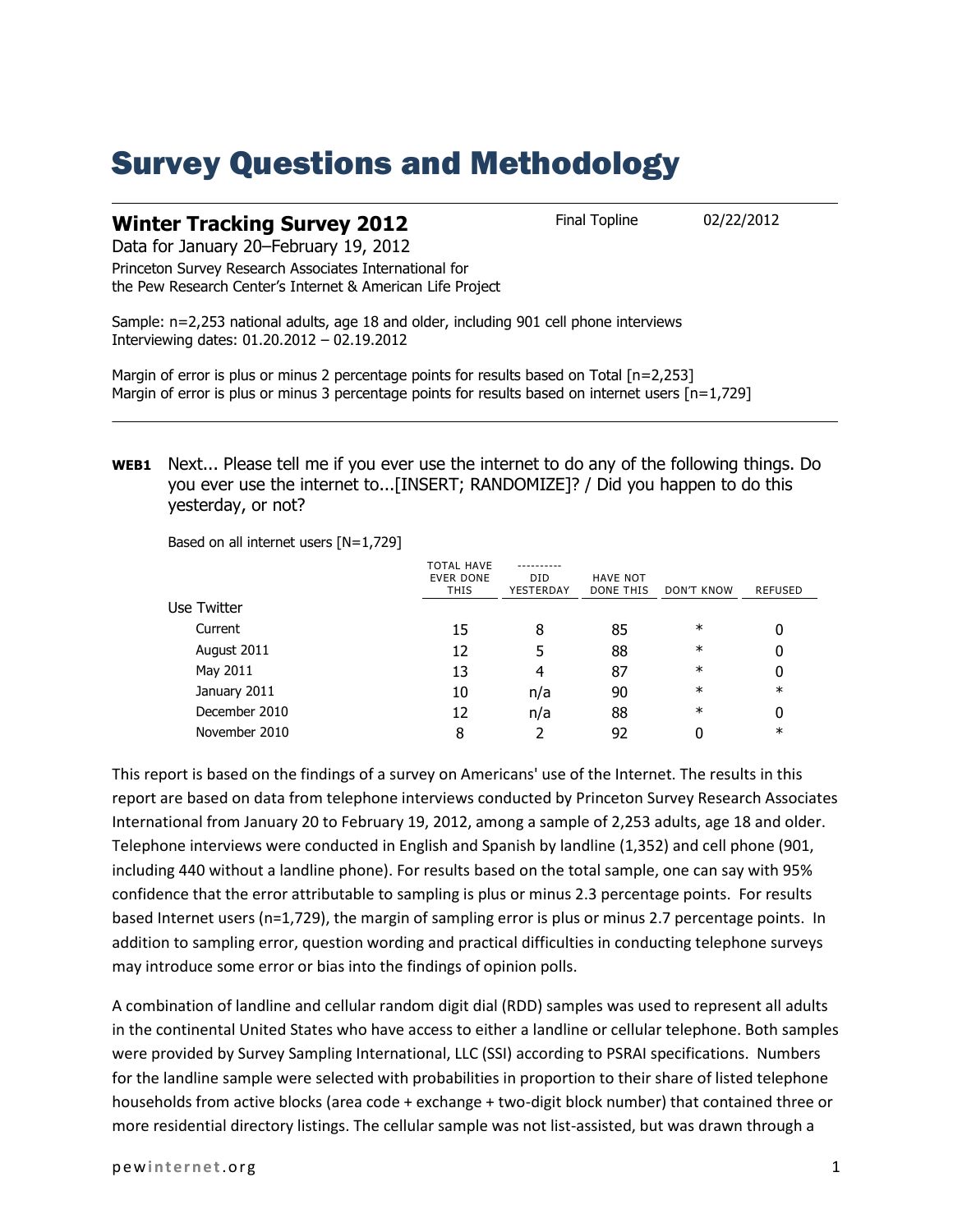systematic sampling from dedicated wireless 100-blocks and shared service 100-blocks with no directory-listed landline numbers.

New sample was released daily and was kept in the field for at least five days. The sample was released in replicates, which are representative subsamples of the larger population. This ensures that complete call procedures were followed for the entire sample. At least 7 attempts were made to complete an interview at a sampled telephone number. The calls were staggered over times of day and days of the week to maximize the chances of making contact with a potential respondent. Each number received at least one daytime call in an attempt to find someone available. For the landline sample, interviewers asked to speak with the youngest adult male or female currently at home based on a random rotation. If no male/female was available, interviewers asked to speak with the youngest adult of the other gender. For the cellular sample, interviews were conducted with the person who answered the phone. Interviewers verified that the person was an adult and in a safe place before administering the survey. Cellular sample respondents were offered a post-paid cash incentive for their participation. All interviews completed on any given day were considered to be the final sample for that day.

Weighting is generally used in survey analysis to compensate for sample designs and patterns of nonresponse that might bias results. A two-stage weighting procedure was used to weight this dual-frame sample. The first-stage corrected for different probabilities of selection associated with the number of adults in each household and each respondent's telephone usage patterns. This weighting also adjusts for the overlapping landline and cell sample frames and the relative sizes of each frame and each sample.

The second stage of weighting balances sample demographics to population parameters. The sample is balanced to match national population parameters for sex, age, education, race, Hispanic origin, region (U.S. Census definitions), population density, and telephone usage. The Hispanic origin was split out based on nativity; U.S born and non-U.S. born. The White, non-Hispanic subgroup is also balanced on age, education and region. The basic weighting parameters came from a special analysis of the Census Bureau's 2011 Annual Social and Economic Supplement (ASEC) that included all households in the United States. The population density parameter was derived from Census 2000 data. The cell phone usage parameter came from an analysis of the July-December 2010 National Health Interview Survey.

Following is the full disposition of all sampled telephone numbers: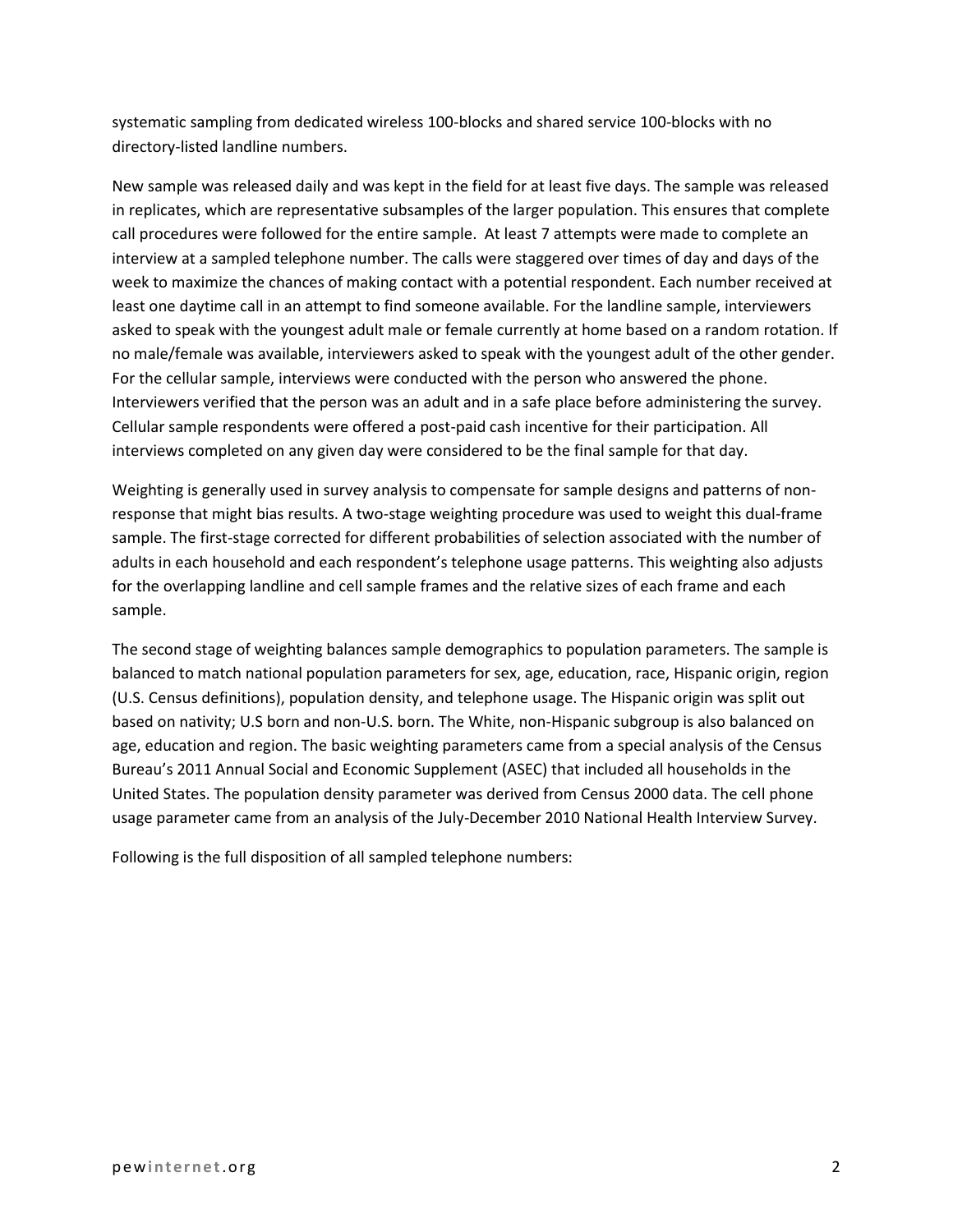| <b>Sample Disposition</b> |        |                                  |
|---------------------------|--------|----------------------------------|
| Landline                  | Cell   |                                  |
| 33,732                    | 22,499 | <b>Total Numbers Dialed</b>      |
|                           |        |                                  |
| 1,396                     | 274    | Non-residential                  |
| 1,483                     | 47     | Computer/Fax                     |
| 8                         | ----   | Cell phone                       |
| 14,936                    | 8,237  | Other not working                |
| 3,094                     | 467    | Additional projected not working |
| 12,815                    | 13,474 | Working numbers                  |
| 38.0%                     | 59.9%  | <b>Working Rate</b>              |
|                           |        |                                  |
| 1,031                     | 156    | No Answer / Busy                 |
| 4,290                     | 5,288  | Voice Mail                       |
| 40                        | 16     | <b>Other Non-Contact</b>         |
| 7,454                     | 8,014  | Contacted numbers                |
| 58.2%                     | 59.5%  | <b>Contact Rate</b>              |
|                           |        |                                  |
| 513                       | 1,256  | Callback                         |
| 5,491                     | 5,273  | Refusal                          |
| 1,450                     | 1,485  | Cooperating numbers              |
| 19.5%                     | 18.5%  | <b>Cooperation Rate</b>          |
|                           |        |                                  |
| 67                        | 41     | Language Barrier                 |
|                           | 524    | Child's cell phone               |
| 1,383                     | 920    | Eligible numbers                 |
| 95.4%                     | 62.0%  | <b>Eligibility Rate</b>          |
|                           |        |                                  |
| 31                        | 19     | Break-off                        |
| 1,352                     | 901    | Completes                        |
| 97.8%                     | 97.9%  | <b>Completion Rate</b>           |
|                           |        |                                  |
| 11.1%                     | 10.8%  | <b>Response Rate</b>             |

The disposition reports all of the sampled telephone numbers ever dialed from the original telephone number samples. The response rate estimates the fraction of all eligible respondents in the sample that were ultimately interviewed. At PSRAI it is calculated by taking the product of three component rates:

- Contact rate the proportion of working numbers where a request for interview was made
- Cooperation rate the proportion of contacted numbers where a consent for interview was at least initially obtained, versus those refused
- Completion rate the proportion of initially cooperating and eligible interviews that were completed

Thus the response rate for the landline sample was 11 percent. The response rate for the cellular sample was 11 percent.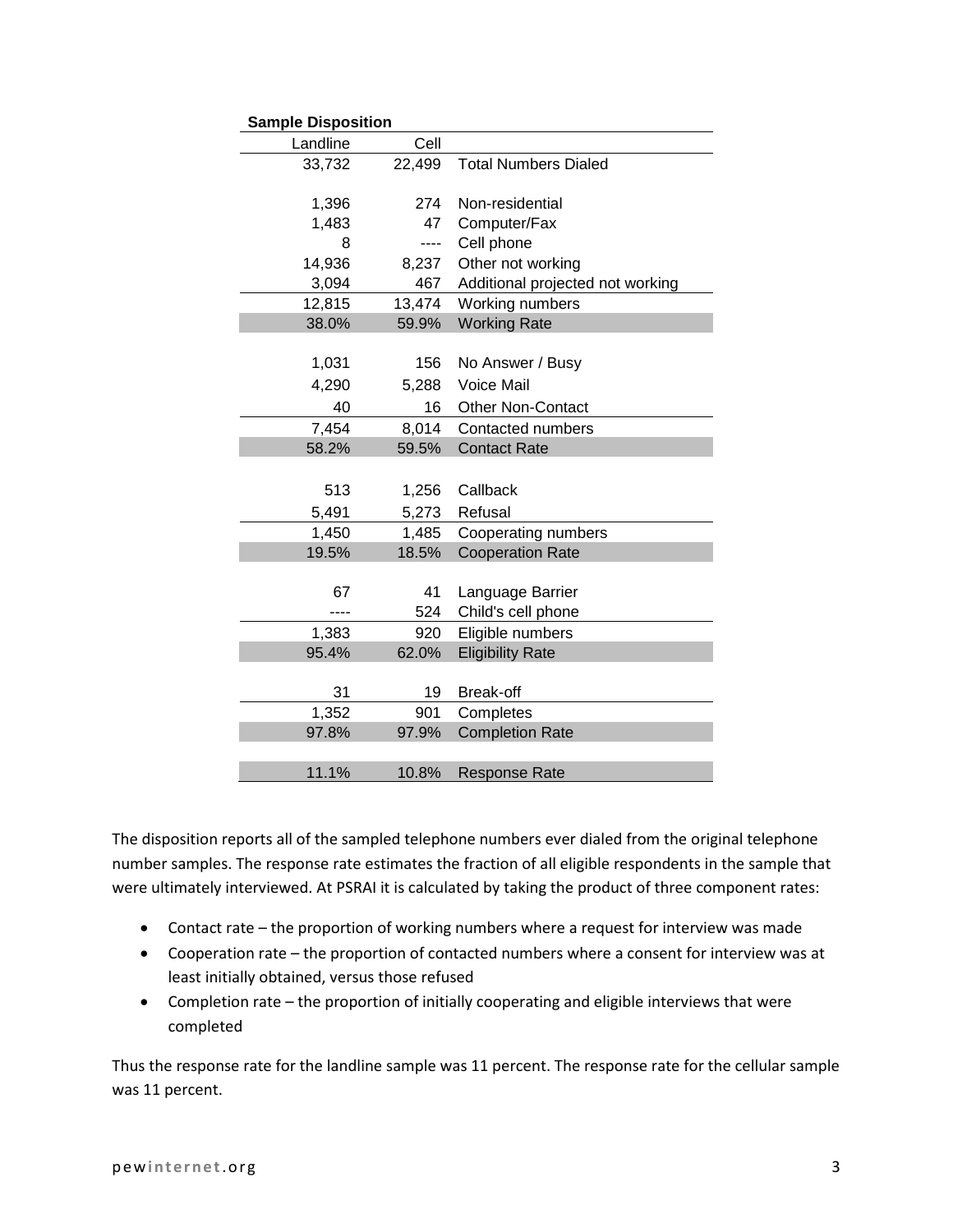## **Spring Tracking Survey 2012** Final Topline 04/10/2012

Data for March 15–April 3, 2012 Princeton Survey Research Associates International for

the Pew Research Center's Internet & American Life Project

Sample: n=2,254 national adults, age 18 and older, including 903 cell phone interviews Interviewing dates: 03.15.2012 – 04.03.2012

Margin of error is plus or minus 2 percentage points for results based on Total [n=2,254] Margin of error is plus or minus 3 percentage points for results based on cell phone owners [n=1,954] Margin of error is plus or minus 4 percentage points for results based on those who use the internet or email on their cell phone or download apps to their cell phone [n=953]

## **MOB1** Next... Please tell me if you ever use your cell phone to do any of the following things. Do you ever use your cell phone to... [INSERT ITEMS; RANDOMIZE]? / [IF YES: Did you happen to do this YESTERDAY, or not?]

Based on those who use the internet or email on their cell phone or download apps to their cell phone [N=953]

|             | <b>TOTAL HAVE</b><br><b>EVER DONE</b><br>THIS | ----------<br>DID.<br>YESTERDAY | HAVE NOT<br>DONE THIS | DON'T KNOW | REFUSED |
|-------------|-----------------------------------------------|---------------------------------|-----------------------|------------|---------|
| Use Twitter |                                               |                                 |                       |            |         |
| Current     | 16                                            |                                 | 84                    | ∗          |         |

This report is based on the findings of a survey on Americans' use of the Internet. The results in this report are based on data from telephone interviews conducted by Princeton Survey Research Associates International from March 15 to April 3, 2012, among a sample of 2,254 adults, age 18 and older. Telephone interviews were conducted in English and Spanish by landline (1,351) and cell phone (903, including 410 without a landline phone). For results based on the total sample, one can say with 95% confidence that the error attributable to sampling is plus or minus 2.4 percentage points. For results based Internet users (n=1,803), the margin of sampling error is plus or minus 2.7 percentage points. In addition to sampling error, question wording and practical difficulties in conducting telephone surveys may introduce some error or bias into the findings of opinion polls.

A combination of landline and cellular random digit dial (RDD) samples was used to represent all adults in the continental United States who have access to either a landline or cellular telephone. Both samples were provided by Survey Sampling International, LLC (SSI) according to PSRAI specifications. Numbers for the landline sample were selected with probabilities in proportion to their share of listed telephone households from active blocks (area code + exchange + two-digit block number) that contained three or more residential directory listings. The cellular sample was not list-assisted, but was drawn through a systematic sampling from dedicated wireless 100-blocks and shared service 100-blocks with no directory-listed landline numbers.

New sample was released daily and was kept in the field for at least five days. The sample was released in replicates, which are representative subsamples of the larger population. This ensures that complete call procedures were followed for the entire sample. At least 7 attempts were made to complete an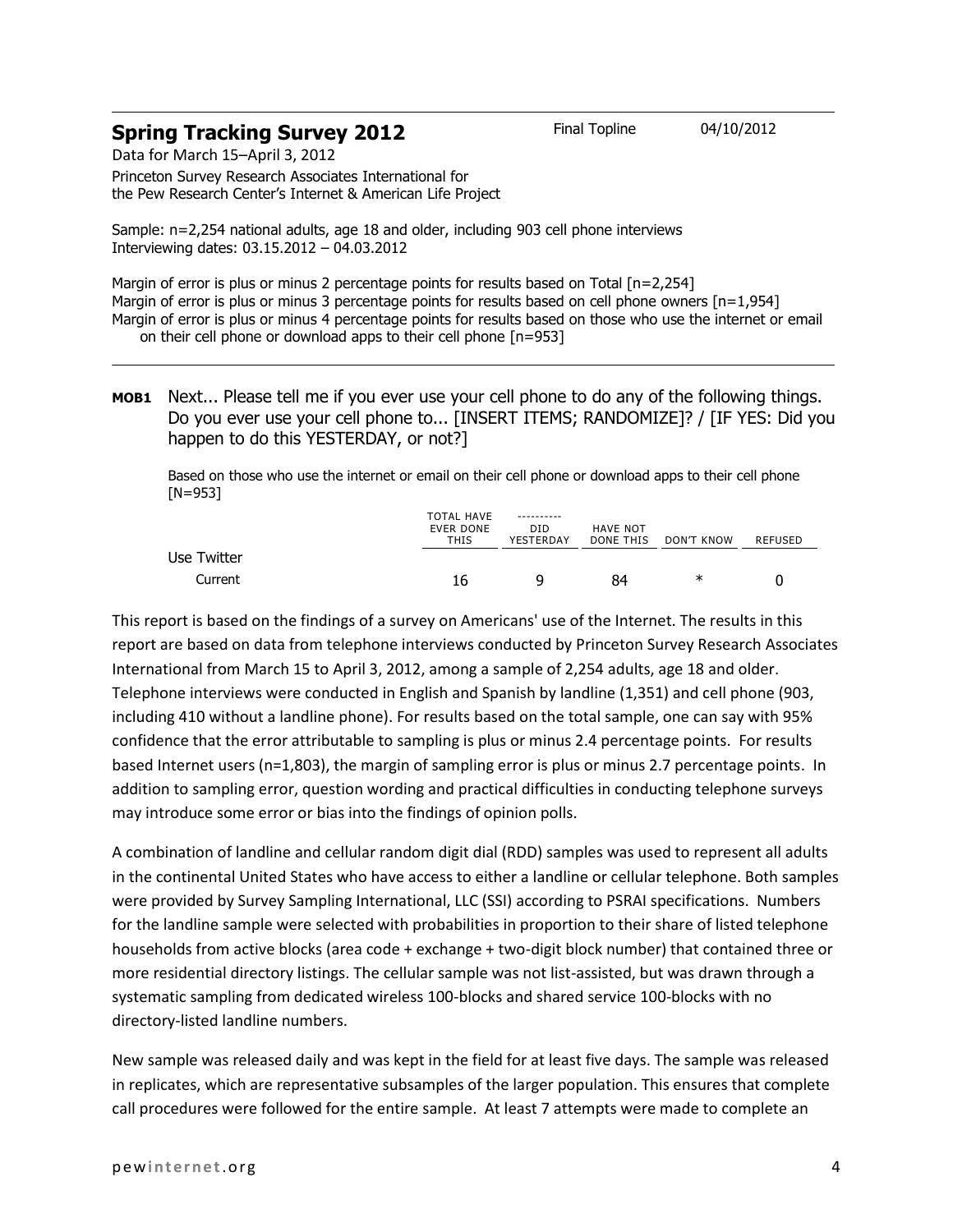interview at a sampled telephone number. The calls were staggered over times of day and days of the week to maximize the chances of making contact with a potential respondent. Each number received at least one daytime call in an attempt to find someone available. For the landline sample, interviewers asked to speak with the youngest adult male or female currently at home based on a random rotation. If no male/female was available, interviewers asked to speak with the youngest adult of the other gender. For the cellular sample, interviews were conducted with the person who answered the phone. Interviewers verified that the person was an adult and in a safe place before administering the survey. Cellular sample respondents were offered a post-paid cash incentive for their participation. All interviews completed on any given day were considered to be the final sample for that day.

Weighting is generally used in survey analysis to compensate for sample designs and patterns of nonresponse that might bias results. A two-stage weighting procedure was used to weight this dual-frame sample. The first-stage corrected for different probabilities of selection associated with the number of adults in each household and each respondent's telephone usage patterns. This weighting also adjusts for the overlapping landline and cell sample frames and the relative sizes of each frame and each sample.

The second stage of weighting balances sample demographics to population parameters. The sample is balanced to match national population parameters for sex, age, education, race, Hispanic origin, region (U.S. Census definitions), population density, and telephone usage. The Hispanic origin was split out based on nativity; U.S born and non-U.S. born. The White, non-Hispanic subgroup is also balanced on age, education and region. The basic weighting parameters came from a special analysis of the Census Bureau's 2011 Annual Social and Economic Supplement (ASEC) that included all households in the United States. The population density parameter was derived from Census 2000 data. The cell phone usage parameter came from an analysis of the July-December 2010 National Health Interview Survey

Following is the full disposition of all sampled telephone numbers: